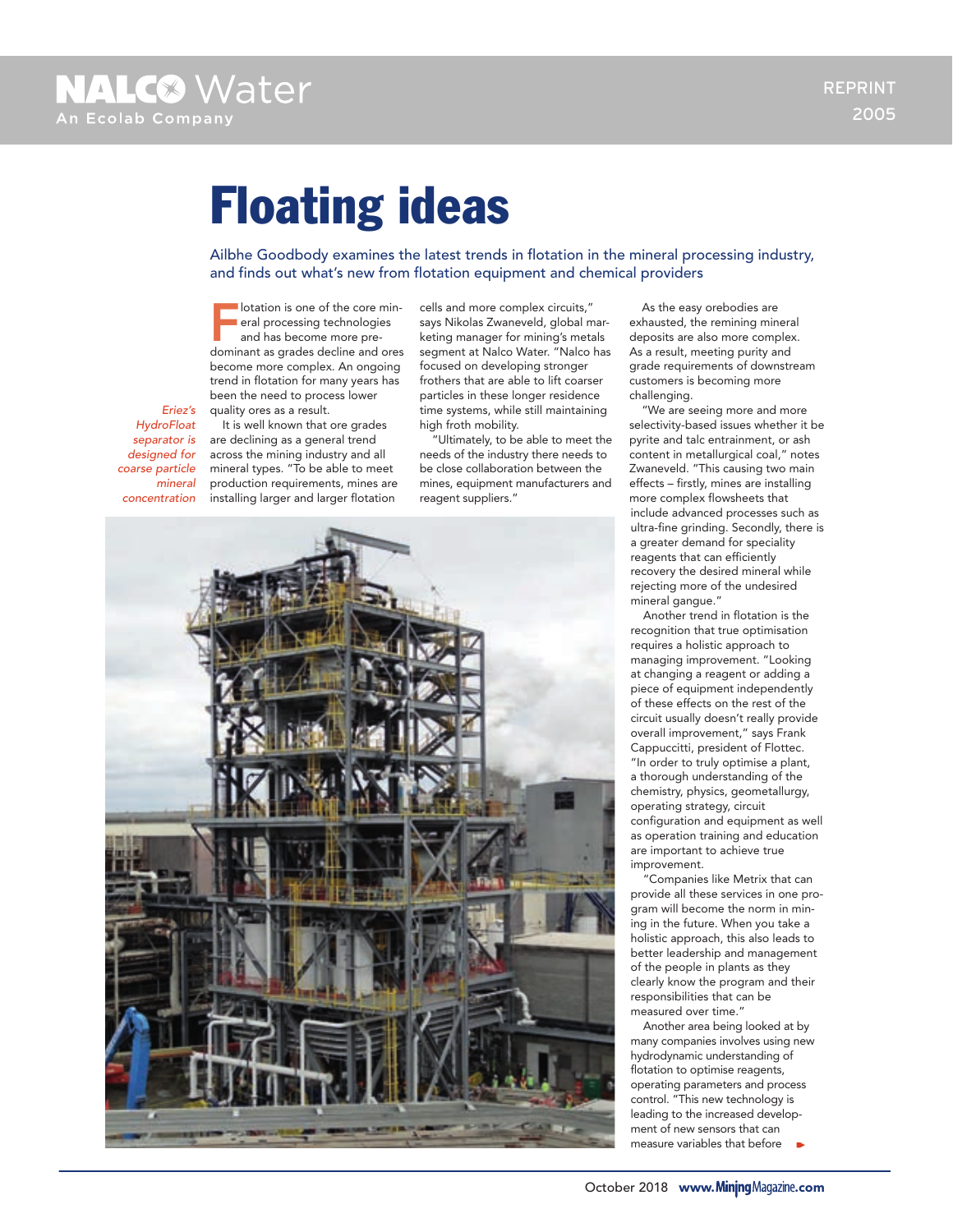# DISCOVER YOUR ORE'S POTENTIAL

For more than 50 years, ArrMaz has innovated unique chemistries to maximize grade and recovery of industrial minerals flotation worldwide. Let us do the same for you.



**Maz** 

MINING@ARRMAZ.COM ARRMAZ.COM/MM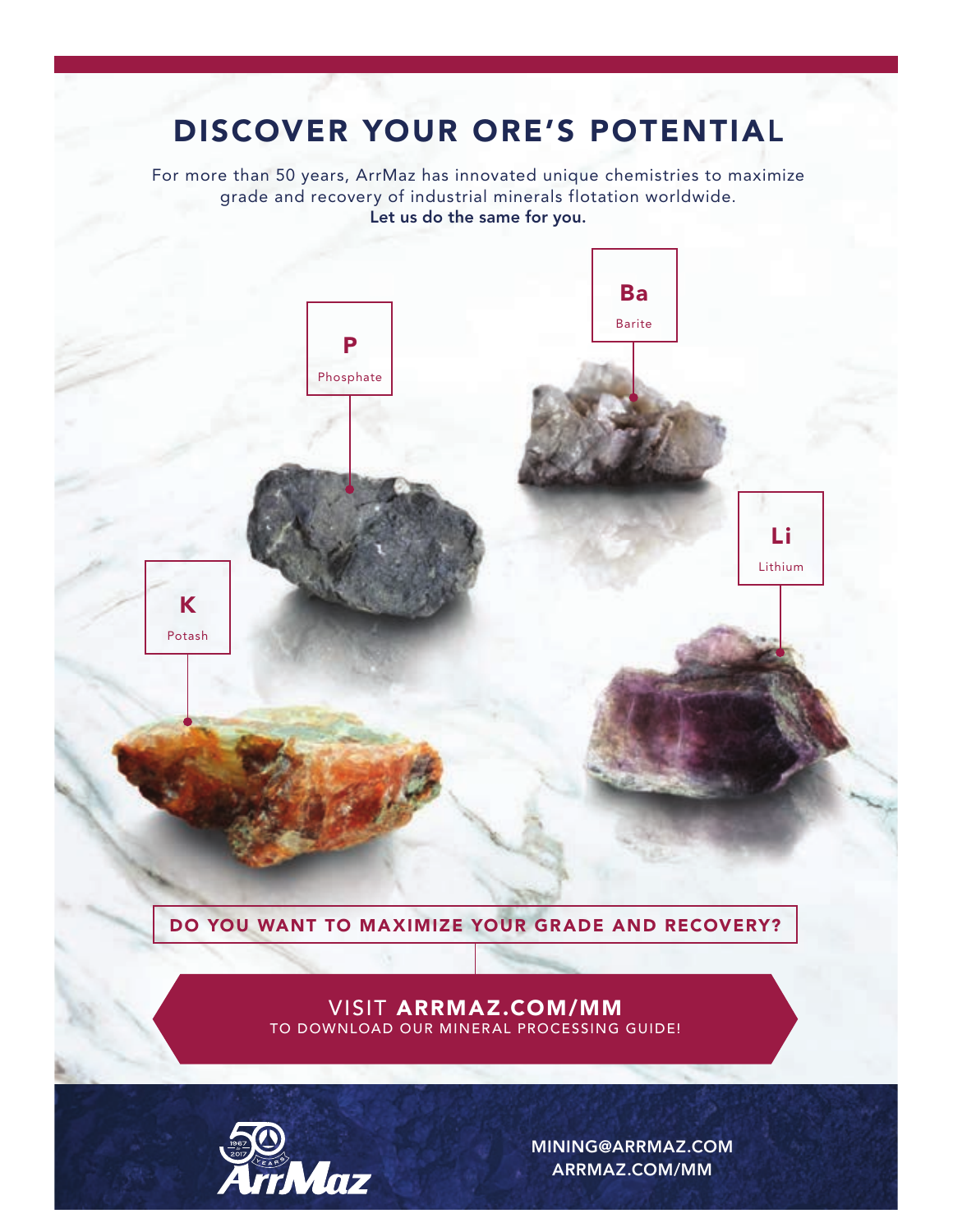*A high-capacity flotation technology, Eriez's StackCell has been developed as an alternative to conventional and column flotation machines*



were unable to be measured," explains Cappuccitti. "Areas like froth and air recovery, gas hold ups, froth equilibrium heights, bubble size and froth volume creation will be measurements that will be available to be used to help have real time control of the flotation circuit. As we get better control of the circuits, we will be able to develop better reagents as we will have much better data to be able to improve the chemistry."

It is important to note that one type of flotation equipment is not appropriate for a complete concentrator and it is necessary to implement specific machines to meet specific needs.

"We consider efficiency, advanced process control, and safety as some the most important trends in mining," says Max Howie, global product manager, flotation at Metso. "Metso continues to develop our flotation equipment to advance these very important topics."

Sustainability and making better use of water are also important trends in flotation. The desire to increase the sustainability of mining operations and the value chain, whether mining metals, industrial minerals, or fertiliser feedstocks, reflects the trend of attitudes in society as a whole. Major mining companies and their suppliers now have annual sustainability goals, reporting on sustainability in their annual reports, and in many cases have added sustainability roles such as sustainability officers.

Pablo Dopico, global technical and business development manager, industrial minerals and fertilizers at

Clariant Mining Solutions, suggests: "This focus on sustainability reaches all aspects of the mining operations, and flotation is no exception. In fact, sustainability has been the driver for the efforts at mining operations that use xanthates to replace them with other chemicals that are safer to handle and generate less waste."

In terms of access to water mines are being built in more and more remote locations and access to water is becoming critical for both mineral processing and the social licence to operate. Zwaneveld says: "Nalco Water is working with mines across the world to make sure that they have access to enough water to operate through reduce-reuse-recycle as well as responding with reagents that work effectively in heavily recycled water or in alternative water sources like seawater."

When looking at the other trends, large data processing companies are trying to enter the mineral processing industry and looking at analysing large sums of data to find trends. "So far, the hackathon and big data approaches have not been very impressive in their results," declares Jeff McKay, product manager at Metso. "This is due to the complex and plant specific nature of flotation with few measurements that track ore type.

"Mines are talking about connecting mine geo data to concentrators and vice versa to permit better control strategies and optimisation of the entire supply chain. This is still in its infancy but shows promise."

#### PRODUCTS AND PROJECTS

There are a range of companies that make flotation equipment or reagents for the mineral-processing industry. *Mining Magazine* speaks to some of the main players about mining projects that they have recently supplied, as well as recent product releases.

#### Equipment Eriez Flotation Division

Eriez Flotation Division now has one commercial application of its HydroFloat technology for coarse particle mineral concentration, and two demonstration plants underway (the company defines demonstration-scale as a single HydroFloat at the largest commercial unit size).

Eric Bain Wasmund, global managing director at Eriez Flotation Division, says: "Almost all of the Tier 1 mining companies are now recognising the utility of our HydroFloat for floating coarser feed and producing a coarse feed in base metal applications."

Eriez Flotation Division also has a number of pilot plants testing this technology and – at the bottom of the pyramid – many lab-scale testing applications. Wasmund states: "The public will hear more about these endeavours in the near future."

Additionally, the company will soon have the first commercial application of its StackCell in base metals. Wasmund says: "The StackCell is a two-stage flotation unit featuring a tank within a tank architecture, which allows for much more efficient flotation."

Several major mining companies have conducted test work and engineering studies to examine the best place to insert the HydroFloat. Right now, the conclusion is that the best business case is for putting the HydroFloat on the tailing stream, where often more than 50% of the metal contained is in the coarse fraction.

"We also have mining companies looking at placing the HydroFloat right into the concentrator," notes Wasmund. "This placement provides even more benefits, but opportunities for this application on brownfield projects are rarer."

Eriez Flotation Division has redesigned its 3m StackCell for base-metal applications and is also

ability and making better use of water are also important trends in flotation"

"Sustain-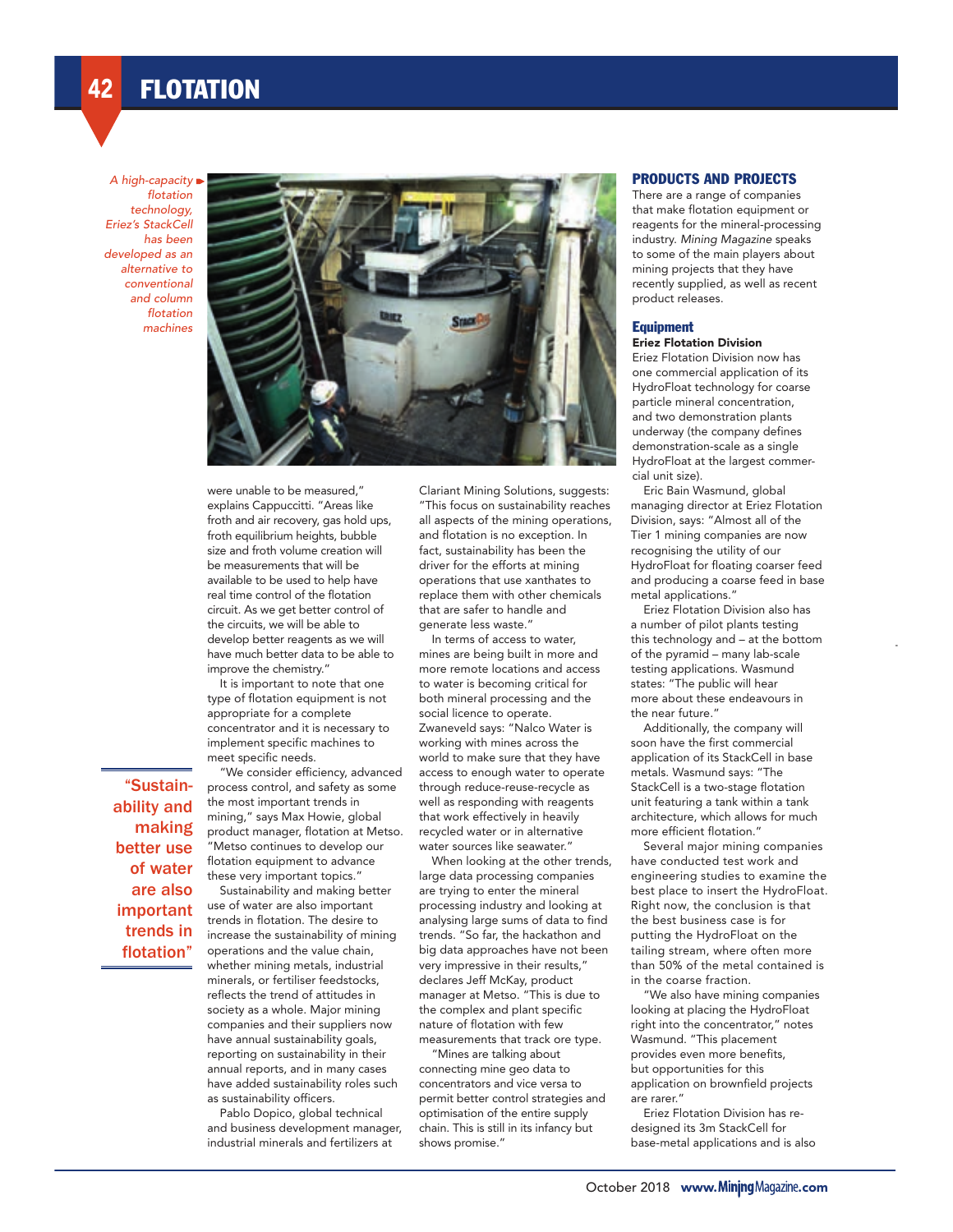### FLOTATION 43

completing beta testing of an intelligent SlamJet sparger called the IJet. Wasmund says: "The IJet offers numerous capabilities, including providing wireless real-time performance diagnostics."

#### Metso

Metso has found that demand for flotation equipment has been strong this past year, especially for mining applications. "Metso has seen the greatest activity in the Americas, Europe and Australia with an emphasis on lead times for flotation cells," remarks Howie. "The recently renewed RCS flotation cell has been the focus in discussions with our customers, due to the CAPEX and performance advantages of this technology."

In the last year, Metso has supplied RCS machines (conventional round cells), microcell columns and DR machines (conventional rectangular cells) to various mines. For example, McKay says: "When a large copper miner was preparing for both an optimisation project and expansion project, Metso presented the RCS as a solution."

This large copper miner saw improved performance with the installation and commissioning of Metso RCS for its optimisation project. Two RCS cells were installed on its two existing bulk cleaner lines and resulted in a global recovery increase from 80% to 84%.

Howie explains: "The concentrate from the new RCS cells is typically sent to final concentrate,

while the concentrate from the existing bulk cleaner (non-Metso) cells is sent to an additional stage of cleaning. Fabrication of the expansion project is underway with installation expected to be completed by the end of 2018."

According to McKay, many successful plants also utilise both froth cameras and advanced process control through a Metso OCS-4D



*Metso's Microcel high recovery flotation columns are designed to increase product recovery and improve plant profitability*



Sustainable use of Earth's natural resources

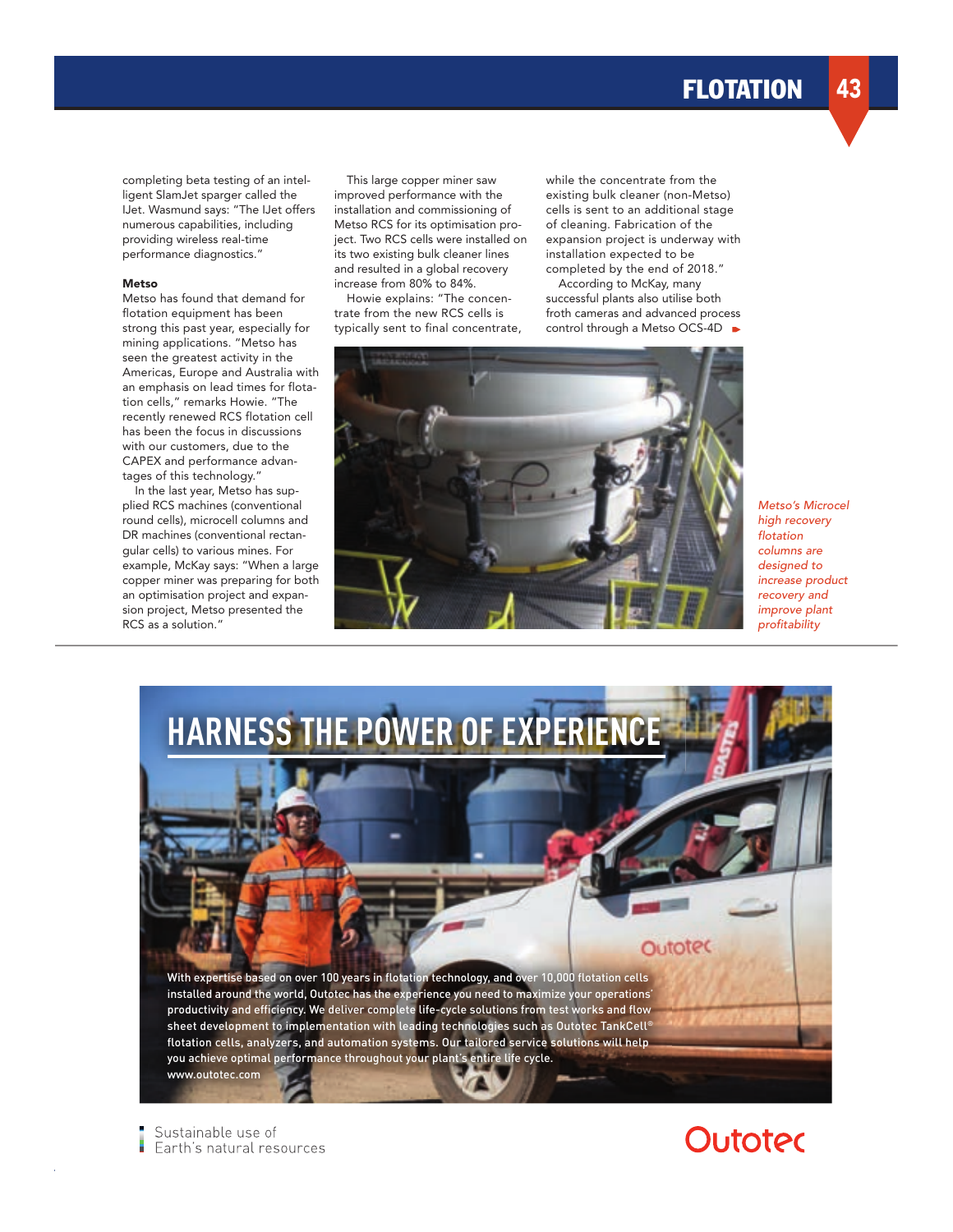*Clariant's flotation products are used around the globe in every continent and every type of* 

software based expert system. The optimising control strategy for all of these is based on the use of a technique called dynamic constraint control, which pushes flotation plants to drive for higher pulling rates to maximise mineral recovery within plant physical and metallurgical constraints.

"The extensibility and alignment of dynamic constraint control with plant KPIs [key performance indicators] makes it very attractive to Metso's clients," says McKay. "Typical results when applying this technique have been between 1-3% increase in mineral recovery."

In the last year, the RCS was selected for wide range of mineral applications, for both metallic and industrial minerals. "Some clients requested reducers drives instead of v-belt drives for improved maintenance, and Metso is flexible enough to meet customer specific requests," notes Howie. "Metso also supplied RCSHD (heavy duty) units to handle large volume coarse particle applications."

The microcell columns are selected for applications where fine particles and grade are important parameters of the flotation machine operation and success, while the DR cells are selected for coarse particle flotation and are advantageous for industrial mineral processing.

"Metso is committed to developing solutions for our customers based on their needs," says Howie. "We just recently modernised our froth vision system, VisioFroth.

"Currently, we are collaborating on several research and *flotation operation*

development projects, which range from performance upgrades on the current technologies to the introduction of the next generation of flotation. More information on the new products and services will be announced in 2019."

#### **Chemicals**

#### Axis House

Axis House produces and supplies a range of collectors specifically for the flotation of metal oxides. At First Quantum Minerals' Kansanshi copper mine in Zambia, the company provided collectors for improved kinetics and recovery, frothers for improve grade and depressants for reduced contaminants in concentrate. Also in Zambia, for First Quantum subsidiary Kalumbila Minerals' Sentinel copper mine, Axis House provided collectors for improved selectivity against pyrite and frothers for improved grade.

The company supplied Nevsun Resources' Bisha copper-zinc mine in Eritrea with collectors for improved recovery, and Metorex's Kinsenda copper mine in the Democratic Republic of the Congo (DRC) with collectors for improved recovery and selectivity and flocculants that produced cleaner process water that is recycled to the plant. Meanwhile, it provided frothers that reduced operating cost to Buenaventura subsidiary El Brocal in Peru.

Axis House's recent releases include TLQ2-DX, a selective collector towards chalcopyrite with little affinity for pyrite, and Revadep



Cu++, a dispersant effective for reduction of carbon and insols in concentrates.

#### Clariant Mining Solutions

Clariant Mining Solutions' flotation products are used around the globe in every continent and every type of flotation operation. "Clariant is continually developing new offerings to address the needs of the industry through our corporate initiative, Clariant Innovation Excellence," states Dopico. "As a result of this drive to develop the products of tomorrow, Clariant has introduced into the sulphide flotation market Hostaflot xanthate replacement products, which allow operations to discontinue the use of sodium isopropyl xanthate and potassium amyl xanthate."

Recently, a mine in South America was using potassium amyl xanthate in a copper gold flotation circuit, and Clariant's Hostaflot 7000 completely replaced the use of the xanthate collector while reducing collector usage.

"The copper bearing minerals were predominantly bornite and chalcocite, with smaller quantities of chalcopyrite, and the gangue minerals included silicates, magnetite and carbonates," says Dopico. "Clariant's technical team developed the Hostaflot 7000 xanthate replacement collector and evaluated its performance in our metallurgical laboratories.

"Subsequently, the flotation results were verified at the customer's laboratory, and eventually the performance was demonstrated in full commercial trials, which proved that Hostaflot 7000 could replace the mine's previous collector package of potassium amyl xanthate and a secondary collector. In addition, Hostaflot 7000 allowed the mine to reduce their frother consumption by 25%."

In two other mines that were using sodium isopropyl xanthate in their copper and molybdenum flotation circuits, Clariant's Hostaflot 7257 was able to replace the xanthate collector that was being used either as primary or secondary collector, while also delivering the same copper and molybdenum recovery and grade that the operations were achieving previously.

"As in the case of the previously mentioned copper and gold mine, ore samples from the copper molybdenum mines were tested in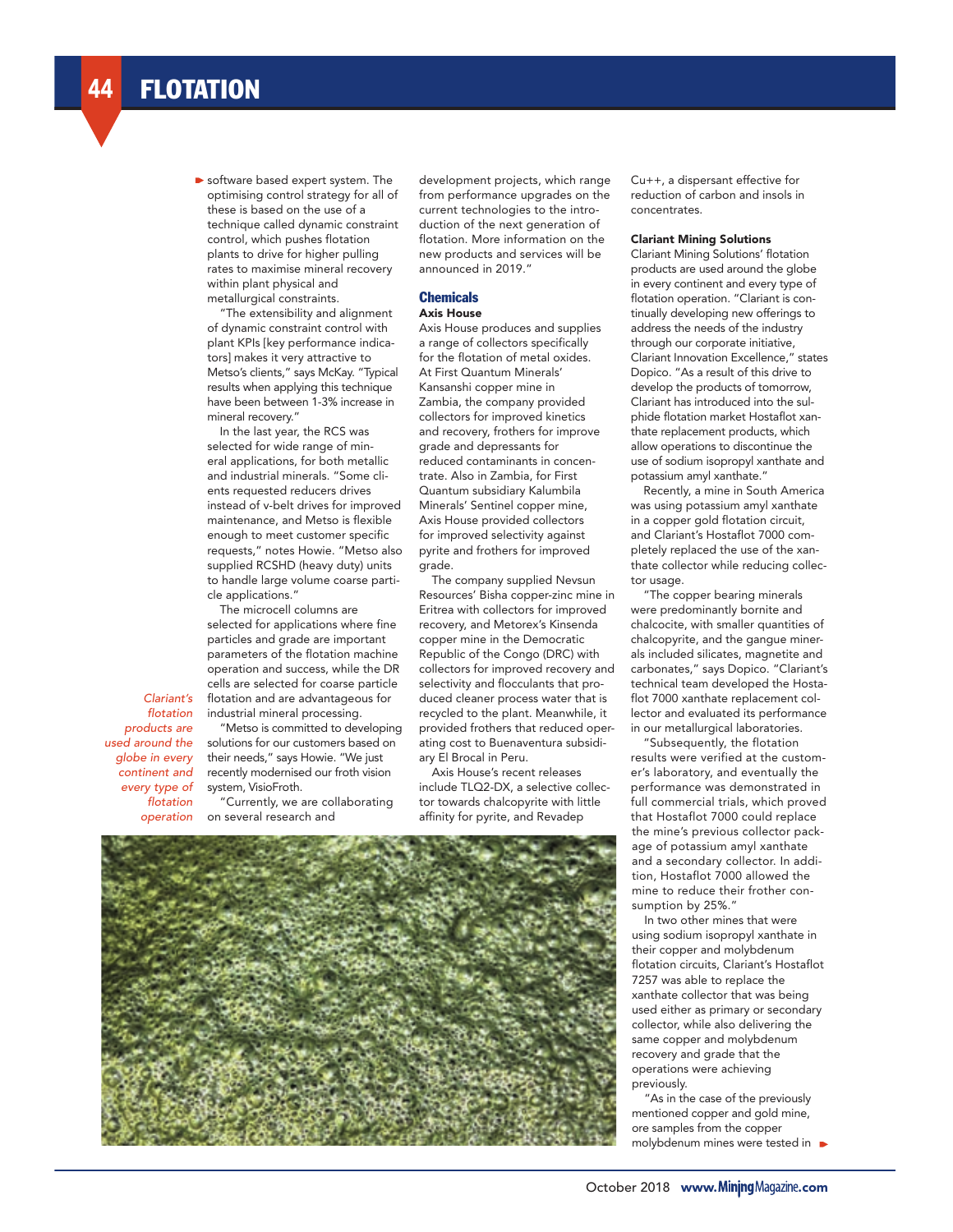There are over 25,900 industry experts in our Mining News & Networking group on LinkedIn

Have you

*joined us yet?*



#### Could technology fundamentally disrupt mining as we know it?

.<br>In vertices institutity enjectio, taxhostingly small fundamentally distingt connect mixing.<br>mem medalis if it manages to help the robustry regions atta more efficiently and some ing to se

is are just now coverage to a school of reactives bearing algorithme to cover thinguit immerse plus<br>on," material manage to send contrast, company processes and season, and beare it is under the season of the<br>contrasting i who shough as investors.

spectants, where once stands to aligitize what area about - its other words applicing bestrain<br>the ait whetevers plans - the said affortations produces typically gives down, which trac<br>allocations line profits, and primeri als," (Schmac University University

line out) be low chattle, and is joint company ready for all



Modern miners must regimerate, or fall Entiment Policie in Mining channel presentation

Determent 635 1211

- age it crowds has any sill continue to do as
- is any the Shipsoud of any industry and his
- **Cher Hoogha Secret** iq) Files Filenet (Fiscan cares drage it.
	-
- manua in dealing with book challendalers. This cannot go to the back as an a Like Light
- As<br>the Mood. It is not only better was of data that solid sharp the future, the creation<br>is to access or bodyn quicket. Another more party and are funding belowing<br>to an access of the paper of the more products of the con Indicate is 1 but make it wish
- be leadered. Hy ford contact wat to Lagran with Public Ω that had moving that the cast more place was practices at rad spectrum at the future will<br>continue to do no 1 disappen with Anthor's continuous that "mining has mailinnium); been related<br>annotation applying new hastenings
	-
	- **Monday**. Yet any "risk advanta" because weren pro after in remote swan and getting.<br>In taken from Mondial moving has been mouvement to be paid 6,200 juans. All seles was<br>invalidn on small front avec moving to relate.  $4 - 100$
- **lle Wassel** The money industry is don't a month for east into the 23st Carlory and new<br>achieving is basiling the resolution. Which is happen because the intensignments in the complete<br>and in the state money was televising of proclaus noted, precides shores tools at procedule, and money without the or of Jung extremes. The laser money only hanger than the day<br>by, sensently, and without the need to bring two of rock to the<br>downthist of guid and show I molte plu for sixting network. a set made to the se Asiatori, la lagist mare
- $+100$ in fictioner (IP-S), what were Cheft lights (Minn, lake, TX<br>I lights invention, Suivine Pressure (IMM) and longer tion, light

 $0.165$ 

Join our weekly LinkedIn discussion with **Minjng** Magazine deputy editor Ailbhe Goodbody

### *Share your thoughts on http://bit.ly/2vONPf6*



startive Values and what this implies for the provincable of technology, car<br>htld pear sempany be one of them? Important, tuttliching



Constant A.M. cc 3

chand Mass 10 ty 25 years the statest reality by analying main questions fleroard. Like F-6.2

.<br>Hy Te Tages Pol. the implied ine third by of paintifugulactic<br>designment suphistical could be very good to the industry.

Angele Konseiger: 200, Marty the maility of how comparing most. So - year in get two<br>common mangings that the reducery could push in a harge-clime factorier. That is<br>sold later OEO conseils and a filter reducery could pus Like At 1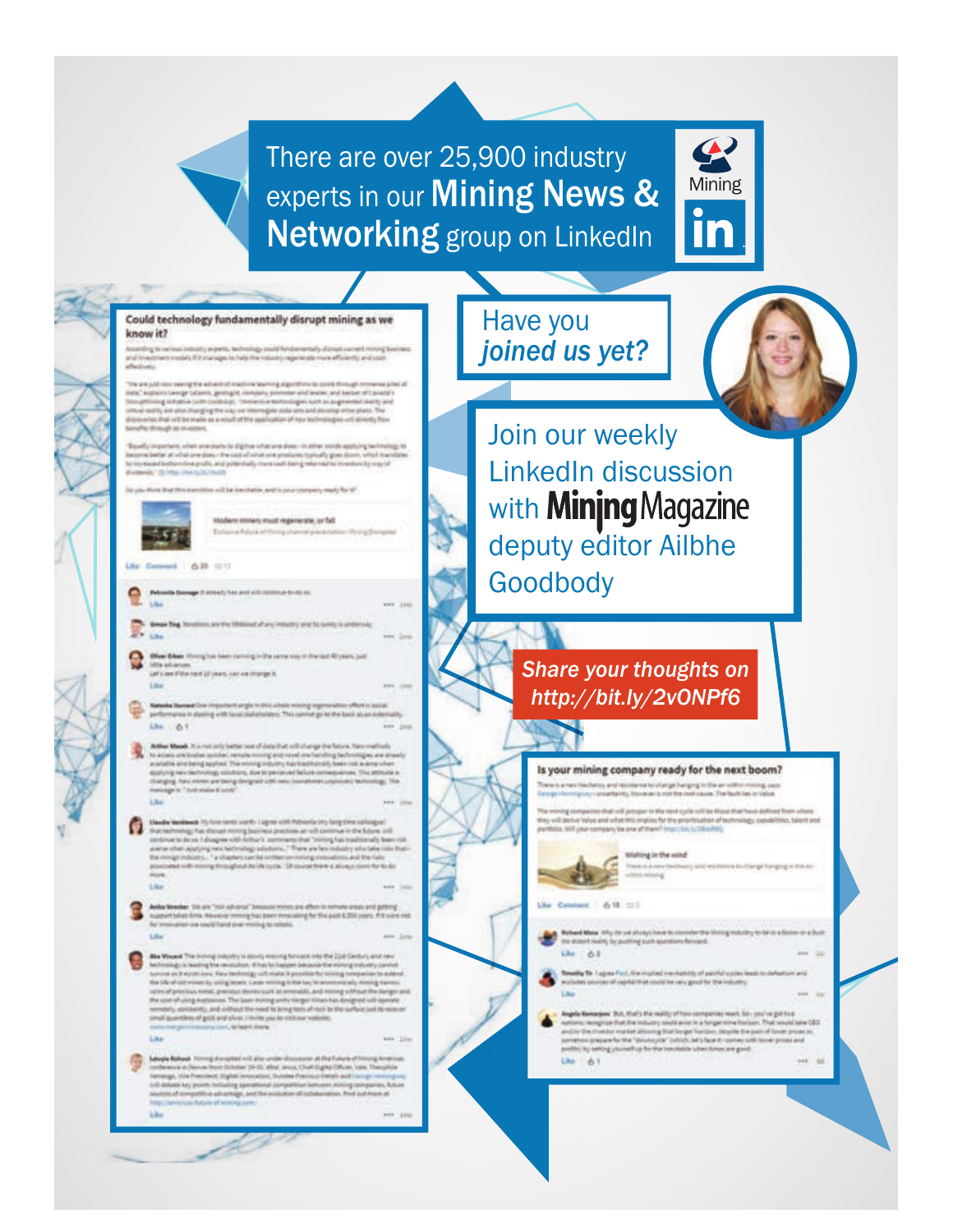Clariant's metallurgical laboratories to demonstrate the performance of the Hostaflot 7257 xanthate replacement product against the xanthate incumbent," explains Dopico. "Following successful tests, the results were replicated first at the mines' metallurgical laboratories and eventually in full commercial trials.

"Both mines valued the improved sustainability of the Hostaflot 7257 xanthate replacement product, as it allowed them to reduce worker

exposure to xanthate in the preparation of xanthate solutions and in the handling of contaminated xanthate packaging, and ultimately it allowed the mines to reduce waste."

Under its Hostaflot brand of collectors, Clariant has introduced xanthate replacement products into the flotation market. These products allow operations that float sulphide minerals to replace xanthates, such as potassium amyl xanthate and sodium isopropyl xanthate, with Hostaflot collectors that are

delivered in bulk in liquid form, eliminating the need to dispose of contaminated packaging that results from the use of xanthates.

"The Hostaflot liquid xanthate replacement products also increase safety because, unlike xanthates, they are not flammable," says Dopico. "Furthermore, Clariant's Hostaflot xanthate replacement products also eliminate the employee exposure associated with unloading bags of xanthates daily to make solutions, as well as the

#### ArrMaz case study

Mining chemicals producer ArrMaz recently helped a spodumene producer to exceed grade and recovery targets while reducing collector consumption by 68%.

The company's client, a spodumene mineral processor, opened a mine with the intention of producing a battery-grade spodumene product. Its deposit presents various metallurgical challenges related to mica- and iron-containing silicate minerals; the mineralogy of the deposit is 10-20% spodumene with a high percentage of quartz and iron silicates, mica, amphibole and more.

In order to produce a battery-grade product, the spodumene concentrate had to be upgraded from 0.8-1.2% lithium oxide ( $Li<sub>2</sub>O$ ) to >6.0% Li<sub>2</sub>O. The client's processing facility was having difficulties achieving concentrate levels above  $4.5\%$  Li<sub>2</sub>O, as well as making the recovery and production targets projected in the mine pre-feasibility study.

As the plant started up, several processing challenges reduced recovery versus targets and hindered processing steps:

• The operation had difficulty meeting production goals;



- The mine started up on a commodity-type collector;
- Reagent consumption was high; and
- Grade targets were not consistently being met.

A technical partnership was established between ArrMaz and the mineral processor focused on two key areas: collector formulation customised to its unique feed, water and process; and process optimisation.

ArrMaz manufactures custom surfactants designed to improve the selectivity and strength of spodumene flotation. Laboratory floats on the processor's feed samples were conducted in ArrMaz's metallurgical lab in Mulberry, Florida, US to pre-screen the chemistry and formulary types to meet grade and recovery requirements.

A custom-formulated surfactant-enhanced reagent, CustoFloat 7080, was found to be the most effective. Selectivity and froth structure were custom designed to reject iron-containing contaminants in order to satisfy grade requirements.

Arrangements were then made to conduct laboratory tests at the processor's site to verify the initial findings. CustoFloat 7080 was proven to handle the range of varying feed and operating conditions encountered in the plant. CustoFloat 7080 plant testing was conducted versus the commodity collectors previously used and the new collector was found to successfully meet the grade target of 6%.

A team comprising members from each company was formed and a brainstorming session on process troubleshooting was conducted. Working with the client, ArrMaz laboratory and process consultants examined the company's process from beginning to end, and were able to adjust feed processing and mineral conditioning parameters to maximise plant and reagent performance.

Over the 3-4 month testing period, CustoFloat 7080 was able to consistently make grade targets, as well as provide acceptable recovery and production tonnes. The following key results were achieved:

- Flotation selectivity was improved as the ratio of Li to Fe increased significantly;
- A stepwise process was developed to tweak operating parameters, and CustoFloat 7080 formulary was fine-tuned to better match the collector and feed;
- Collector consumption was reduced by 68%;
- Collector ease-of-handling and make-down efficiency was improved; and
- During the course of this development effort, the performance criteria for the site was met, putting the plant back on track with the expectations of the prefeasibility study.

ArrMaz states that the supplier-client partnership continues today, now focused on further increasing recovery with new collector development. Work on new collector formulas show further improvement in lithium flotation selectivity over iron contamination.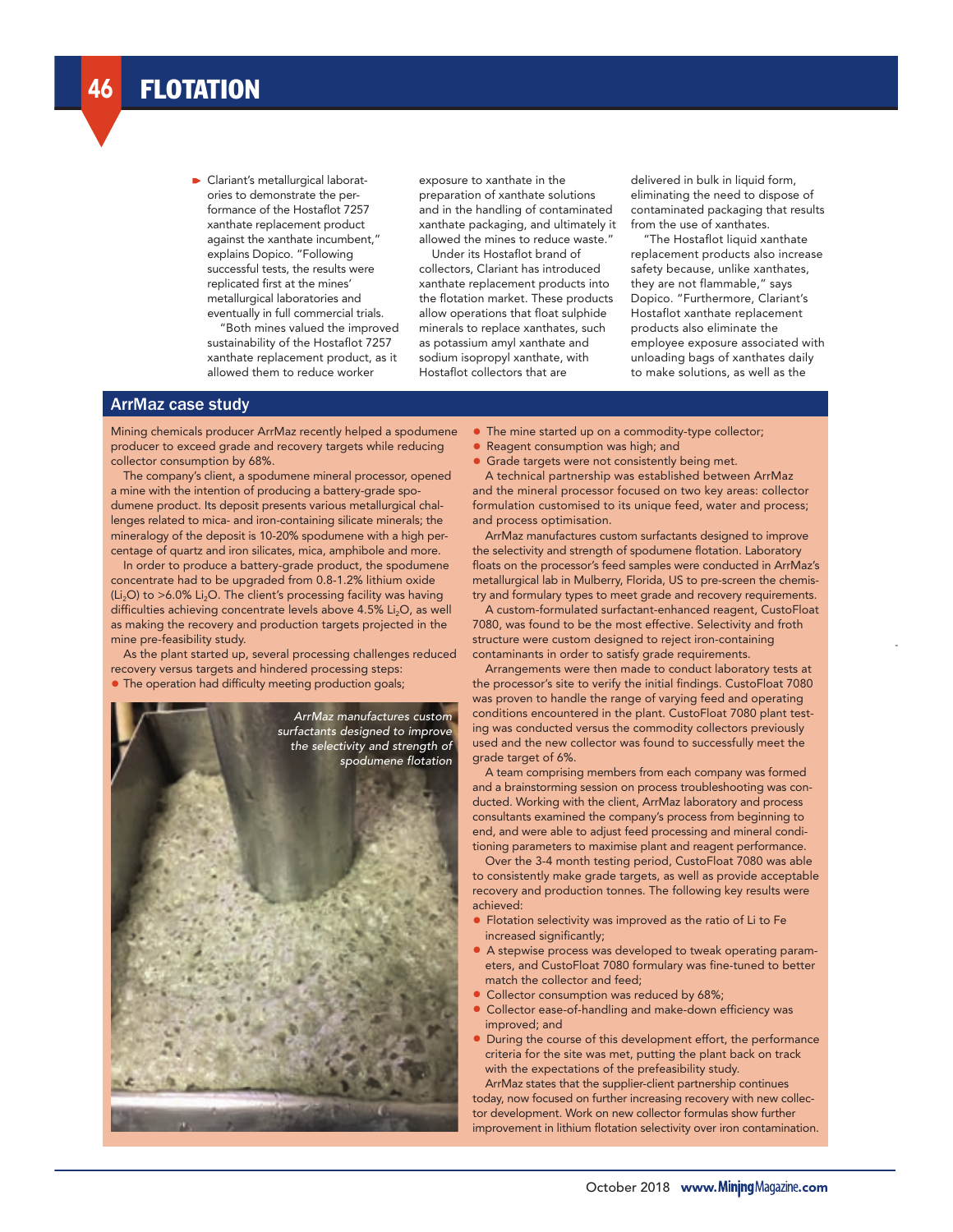FLOTATION 47

waste associated with xanthate solutions that have degraded and must be discarded."

#### Flottec

Recently, Flottec's new operation in Chile called Flottec Chile has been working on a large coppermolybdenum operation in the northern part of the country. Flottec was asked by the mining company to work on improving its recoveries and to lower its costs.

Cappuccitti comments: "We performed an audit of their operations and discovered that both their reagent scheme and automated process control strategy need improvements. Taking a holistic approach, the reagent costs were lowered by over US\$3 million and their operating strategy was improved that allowed higher throughputs and higher recovery in their circuit. The operating strategy was changed based on new hydrodynamic understanding of flotation circuit mass removal strategies.

implemented, resulting in an am 11.18 between "These strategies were

immediate improvement in the grade of the rougher circuit, allowing less mass going to the cleaner and thus improving overall copper recovery in the plant at higher final grades."

The change in reagents came as a result of the study of the company's very complicated collector scheme. "Their collectors were various mixtures of collector, frother and hydrocarbon oils," says Cappuccitti. "This mixture tried to give them everything they might need in one product. But in the end, it reduced the flexibility to independently add collector for molybdenum, collector for copper and frother. Every time you modified the addition of collector, you added everything else as well; so you had conditions where you had too little copper collector and too much frother and couldn't add any more collector due to the overfrothing."

By decoupling the collectors and frothers, Flottec Chile was able to reduce collector consumption from 25g/t to 5g/t and still improve the operation and lower costs tremendously.

Cappuccitti notes: "We have also gone on to the next stage where we are working on actually changing the collector to a product that is more selective against pyrite to be able to reduce the SMBS [sodium metabisulphite] used in the plant and lower recirculating loads of pyrite in the cleaning circuit. The plant uses seawater, so this complicates the addition of lime as it will not raise the pH and control pyrite which is a more standard approach."

Flottec has also been working very hard on understanding the use of oils in flotation. "Our research has shown that we can deliberately target coarse and fine naturally floating minerals with various different compositions of oils and various viscosities," says Cappuccitti. "Also, we can tailor the chemistry for better toxicological properties based on our data if the customer wants this. Our full product line will be launched in late 2018."

#### Nalco Water

Nalco Water supplies a diverse range of flotation reagents that  $\quad \blacktriangleright$ 





## **Longest Lasting Liner...** *Ever!* **Magnetic Mill Liners**

Designed for secondary and regrind ball mills, metal magnetic mill liners are wear resistant steel-encased magnets that combine the best qualities of steel and magnetic liners. The magnet holds the metal magnetic liner to the shell and retains ball chips and magnetic minerals to form a solid protection layer, which serves as the wear liner.

#### **Better than conventional liners…**

• Lasts years longer

**• Complete seal between Wear Surface**  liner and head prevents backwash wear

Safe and easy to install



**Easy installation**



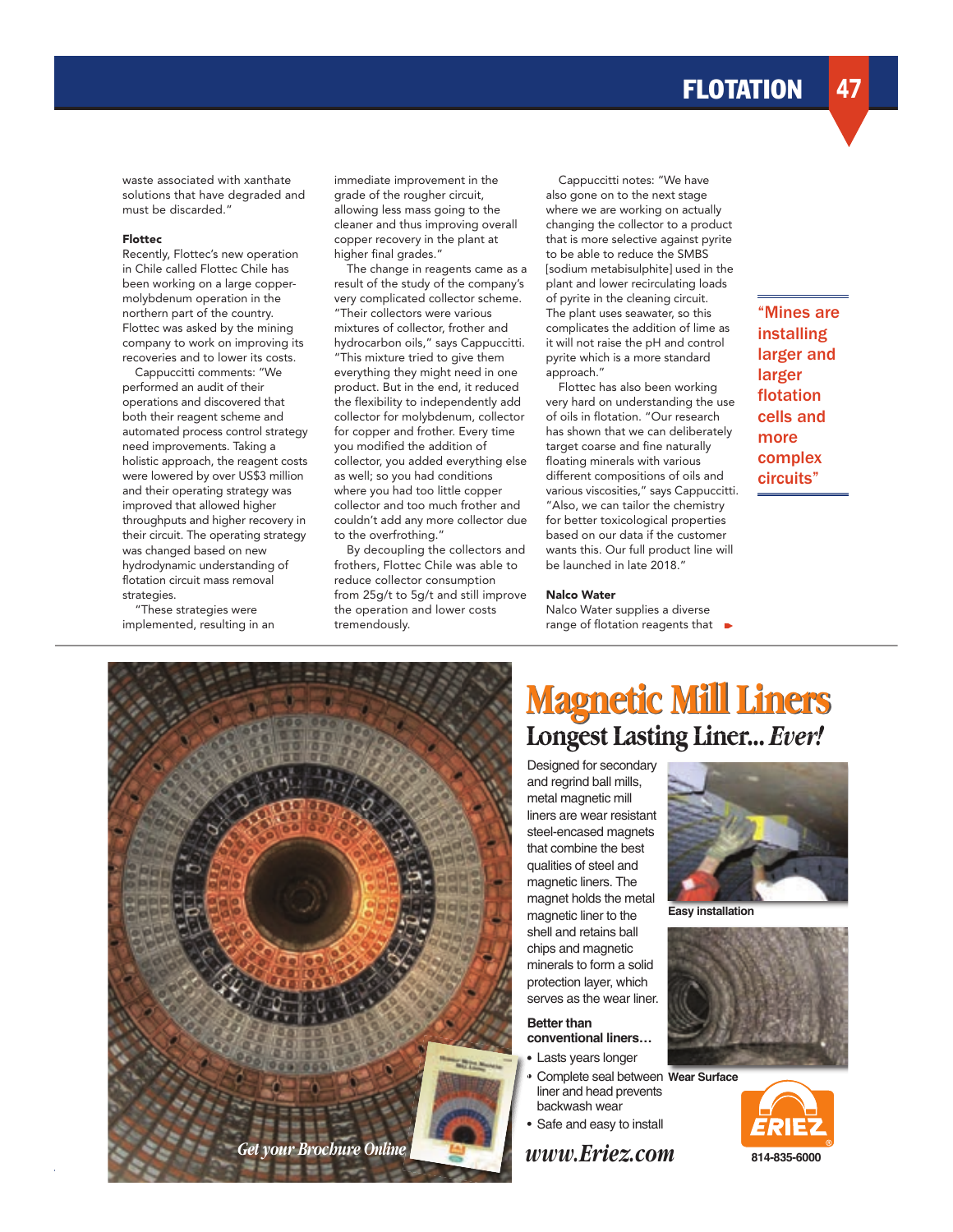are in use globally in applications including coal flotation, metal sulphide flotation and phosphate flotation.

we have been approaching the market with customised FrothPro frother blends where we create a bespoke blend on-site during "There has been enthusiasm in the manage froth persistence, we

have been able to change the frother as the orebodies change."

He notes that the coal industry has been under pressure to reduce costs while still meeting the rising demand for metallurgical coal in China. Zwaneveld says: "Recent successes have included the sale of CoalEx, a new high performance and environmentally friendly collector that is helping mines produce millions of dollars per month more coal while reducing costs."

Additionally, there are several coal mines in Australia that are using Nalflote frothers combined with the FloteFeed application technologies producing yield increases of 2-3% while reducing total cost of

In North and South America,

trials to cater for specific site needs," explains Zwaneveld. American copper market where we focus on improving coarse particle recovery for grinding limited sites. Beyond improving flotation performance, improving recovery and allowing us to

Sub editor Woody Phillips

operations. Zwaneveld states: "One such metallurgical coal site increased their net revenue by US\$8.3 million per year."

Zwaneveld says that mines are choosing Nalco Water's FrothPro blends, because once at site the company is able to blend the best product for a particular orebody and mine site and improve recovery by capturing ore particles that may otherwise be lost.

Nalco Water has released several new product and technology innovations in the last year. FrothPro is a range of formulated frothers that improve mineral recovery and performance in metal sulphide and phosphate applications by creating stronger and more robust bubbles that are better able to capture coarse particles.

In addition, Collect-Ore is a new range of formulated metal sulphide collectors that are designed to deliver improved recovery and pyrite rejection over conventional flotation collectors. Zwaneveld comments: "The formulations are particularly exciting by shifting the graderecovery curve to the right while often reducing dose and costs. This, combined with Nalco's extensive on-site service model, means that operations are always at their best."

reagent dosing system that maximises reagent dispersion to increase kinetics.  $\blacktriangledown$ 

Annual subscription (*Mining Magazine* digital) UK £199.00 Europe €278.60 Aimaal subscription (*mining magazine* digital)<br>UK f199.00 Europe €278.60<br>US/rest of world \$308.45 Australia \$398.00

*Mining Magazine* USPS 005-829 is published 10 times each year with combined issues in Jan/Feb and Jul/Aug – by Aspermont Media, WeWork Aldgate<br>Tower, 2 Leman Street, London E1 8FA UK.<br>Printed by Stephens & George Magazines,<br>Merthyr Tydfil, UK

The 2018 US annual subscription price is US\$308.45. Airfreight and mailing in the US by Agent named Air Business, c/o Worldnet Shipping USA Inc, 149-35 177th Street, Jamaica, New York NY11434 Periodicals postage paid at Jamaica NY 11431

US Postmaster: send address changes to *Mining Magazine*, Air Business Ltd, c/o Worldnet Shipping USA Inc, 149-35 177th Street, Jamaica, New York NY11434

Subscription records are maintained at Aspermont Media Ltd, 21 Southampton Row, London, WC1B 5HA, United Kingdom

Assemmont Media, publisher and owner of Mining Magazine ("the pub-<br>Ishelf and each of its directors, officers, employees, advisers and agents<br>and related entities do not make any warranty whatsoever as to the accu-<br>rango c

**Aspermont**<br>Media *New Media* © Aspermont Media 2018 ISSN 0308-6631 A member of BPA Worldwide

*Nalco Water supplies a diverse range of flotation reagents that are used in coal flotation, metal sulphide flotation and phosphate flotation Photo: Nalco*

#### **Editorial**

Advertisement contacts Head office Aspermont Media, WeWork Aldgate Tower, 2 Leman Street, London E1 8FA UK F +44 (0)20 7216 6050 Advertising sales executive Noli Aventajado T +44 (0)20 7216 6086 E noli.aventajado@aspermontmedia.com Advertising sales manager Guy Davies T +44 (0)20 7216 6096 E guy.davies@aspermontmedia.com Sales director Andrew Porter T +44 (0)20 7216 6085 E andrew.porter@aspermontmedia.com North America Chad Dorn 8727 E. 35th Avenue, Denver, CO 80238, US T +1 720 855 3996 E cdorn@miningadvertising.com Editor Carly Leonida (on maternity leave) T +44 (0)20 7216 6054 E carly.leonida@miningmagazine.com Deputy editor Ailbhe Goodbody T +44 (0)20 7216 6055 E ailbhe.goodbody@miningmagazine.com Online editor Nia Kajastie T +44 (0)207 216 6089 E nia.kajastie@aspermontmedia.com Senior reporter Donna Schmidt Editorial enquiries T +44 (0)20 7216 6060 F +44 (0)20 7216 6050 Group digital & creative director Abisola Obasanya Advertising production Sharon Evans T +44 (0)20 7216 6075 E sharon.evans@aspermontmedia.com www.miningmagazine.com Subscriptions and circulation Subscription enquiries T +44 (0)20 8955 7050 E subscriptions@miningmagazine.com Aspermont Media, Ltd, 21 Southampton Row, London, WC1B 5HA, United Kingdom

Managing editor Richard Roberts Managing director Alex Kent Group chief operating officer Ajit Patel<br>Group chief financial officer Nishil Khimasia Chairman Andrew Kent Group chief financial officer Nishil Khimasia

Finally, FloteFeed is a flotation